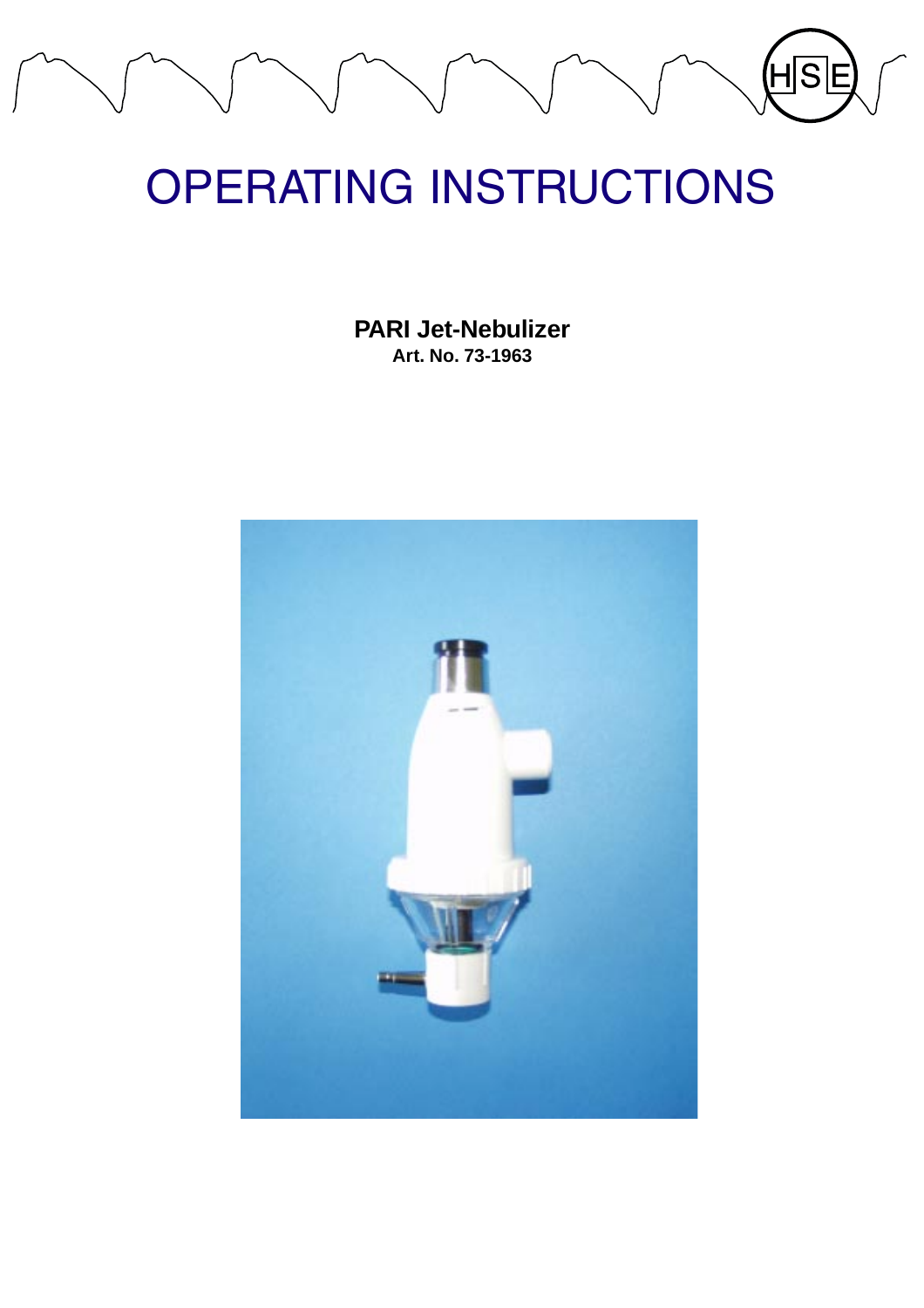Operating Instructions for

# **PARI Jet-Nebulizer** Art. No. 73-1963

(Version 1 / 08/04 Zi)

# **Contents**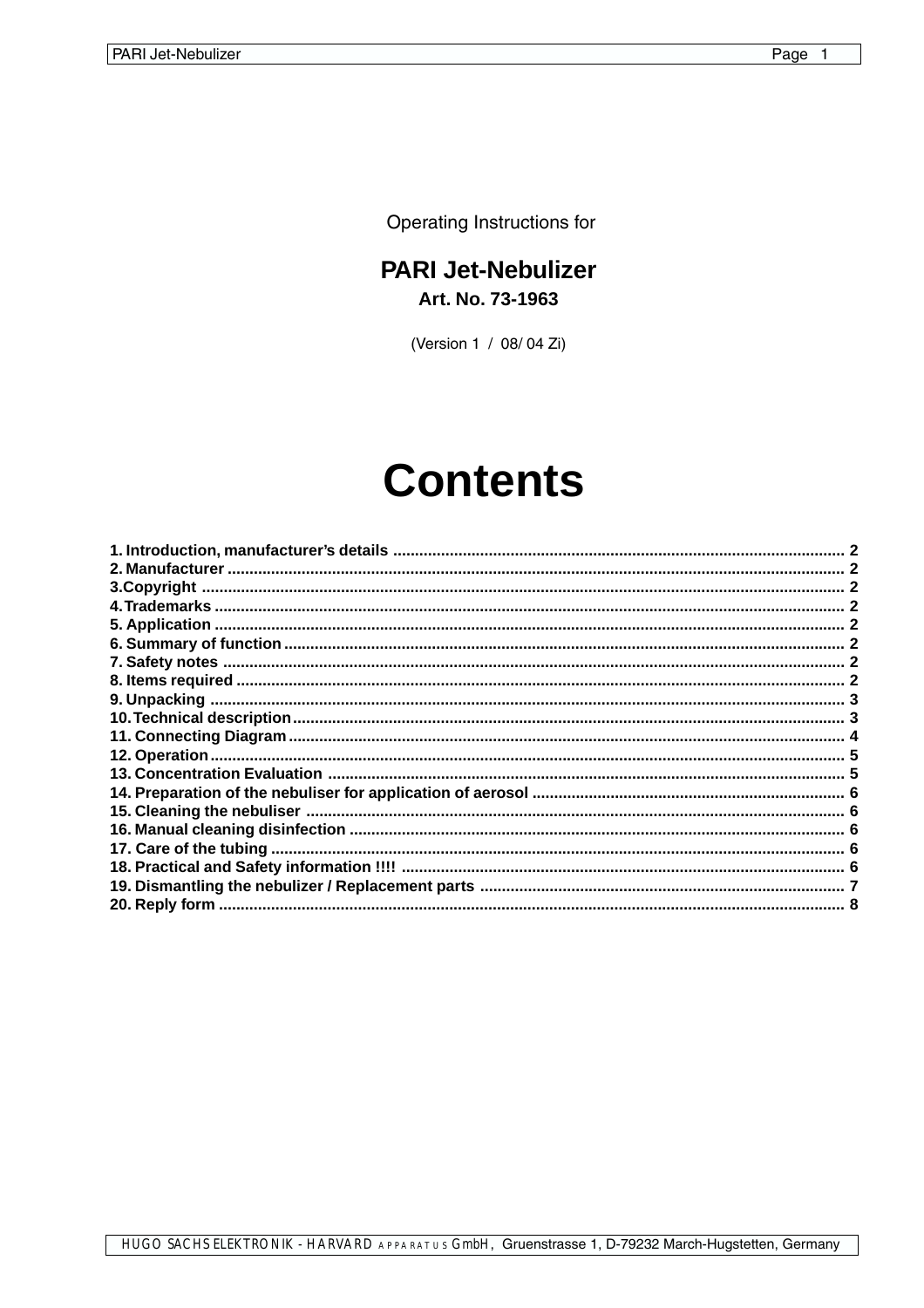# <span id="page-2-0"></span>**1. Introduction, manufacturer's details**

These Operating Instructions describe the function and the use of the PARI Jet-Nebulizer. They represent an essential part of the apparatus and must be kept close to the apparatus, accessible to all users.

All the information in these Instructions has been assembled after careful examination but does not represent any warranty of product properties. Alterations in line with technical progress are reserved.

2. Manufacturer HUGO SACHS ELEKTRONIK - HARVARD APPARATUS GmbH, Grünstraße 1, 79232 March-Hugstetten

| <b>Phone</b> | Germany: 07665-9200-0           |
|--------------|---------------------------------|
|              | abroad: (int + 49) 7665 9200 0  |
| <b>Fax</b>   | Germany: 07665-9200-90          |
|              | abroad: (int + 49) 7665 9200 90 |
| eMail:       | sales@hugo-sachs.de             |
| Internet:    | www.hugo-sachs.de               |

# **3.Copyright**

This product and the corresponding documentation are protected by copyright. All rights reserved. This document must not be copied, photocopied, reproduced or translated, either as a whole or in parts, without prior written agreement by Hugo Sachs Elektronik - HARVARD APPARATUS GmbH, March-Hugstetten, Germany.

# **4. Trademarks**

PLUGSYS® is a registered trademark of Hugo Sachs Elektronik - HARVARD APPARATUS GmbH, March-Hugstetten, Germany. Other trademarks referred to in these Operating Instructions are the property of the corresponding applicants.

# **Do read these Operating Instructions!**

We strongly recommend that you carefully read and observe these Operating Instructions.

We do not take any responsibility for any damage caused by inappropriate operation of the apparatus.

# **5. Application**

This Jet-nebulizer is used for aerosol applications to whole animals or isolated lungs in physiological and pharmacological research laboratories.

# **6. Summary of function**

The nebulizer is used in combination with the most usual rodent ventilators, the body plethysmographic boxes or the isolated perfused lung systems to apply aerosols.

# **7. Safety notes**

As flammable or explosive liquids and gases are used; fire hazard!

Any combustible material in the presence of oxygen represents a fire hazard.

# Toxic substances:

Where any toxic substances (gases, test substances, cleaning agents) are being used, it is essential to conform to the appropriate handling directions in order to prevent any health hazard to the user. Toxic substances must be disposed of in accordance with the appropriate regulations.

# Protect mains-operated electrical equipment against liquids!

Electrical equipment must be set up and operated in accordance with their Operating Instructions. Special care must be taken in positioning it so that no liquid can pass into it. Never store any liquid above the equipment.

Avoid operating the equipment with wet hands. Over longer periods, electrical contacts and perfusion solutions are incompatible. In addition the equipment will remain looking good and presentable for a longer time. Who likes the appearance of a salt-encrusted or dirty front panel?

# **8. Items required**

In addition to the nebulizer and the essential consumables (e.g. compressed air, solvent) it is necessary to provide the following items and equipment to operate the system:

- ❒ Plethysmographic box for anesthetized or restrained animals with appropriate connecting kit.
- or
- ❒ Aerosol application chamber with appropriate connecting kit.
- or
- ❒ Isolated lung system with appropriate connecting kit.

or

❒ Animal ventilator e.g. Inspira, Small animal ventilator Model 683, Starling's Miniature Ideal Ventilator, UB-7025, Minivent, Microvent ... All with the appropriate connecting kit

and

❒ Aerosol evacuation system e.g. evacuation hood, filter canister, active evacuation system, Fluovac System ... or aerosol filter system.

HUGO SACHS ELEKTRONIK - HARVARD APPARATUS GmbH, Gruenstrasse 1, D-79232 March-Hugstetten, Germany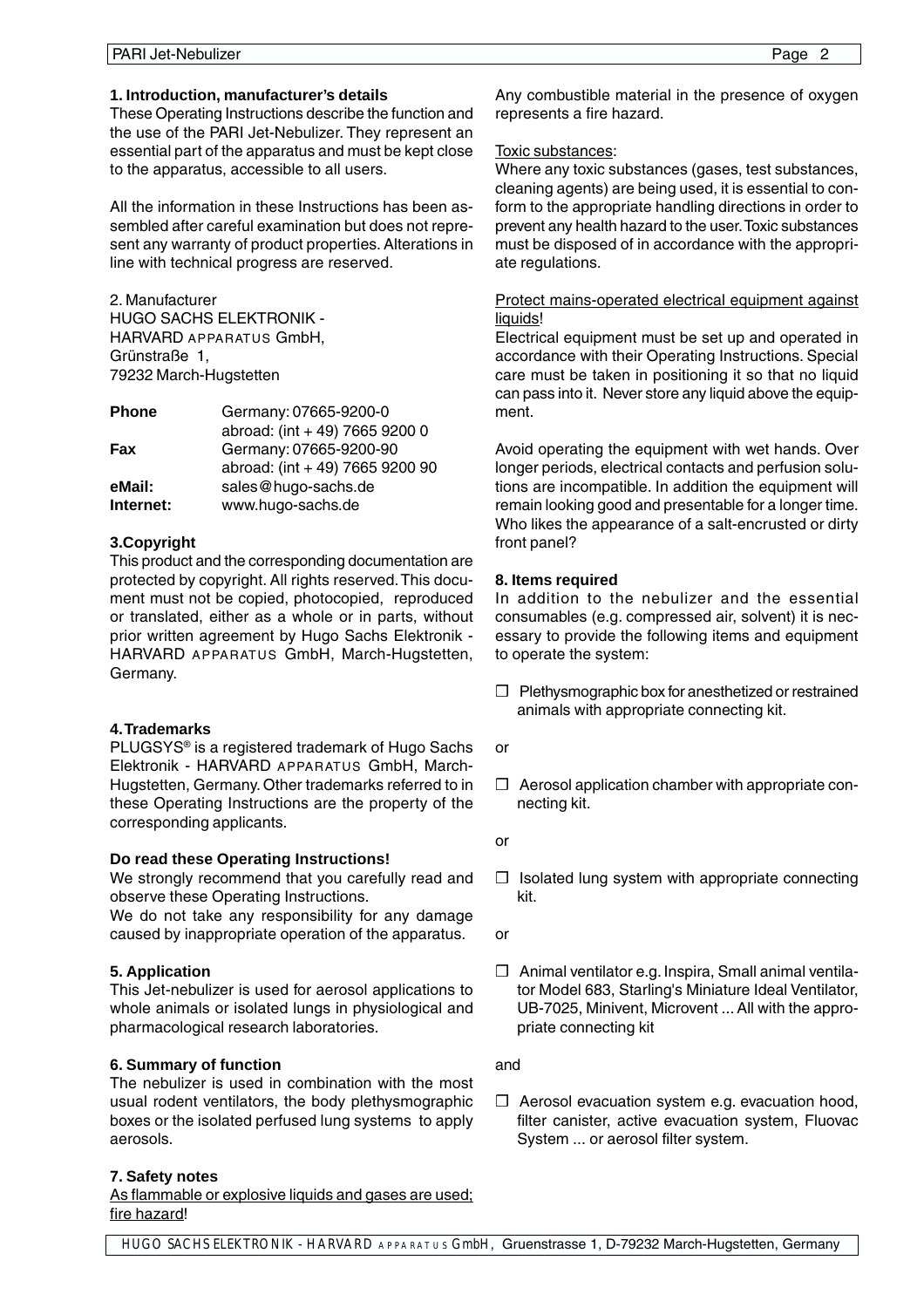## <span id="page-3-0"></span>**9. Unpacking**

Careful packaging ensures that transport damage is largely excluded. If unexpectedly the nebulizer appears damaged on delivery you should immediately notify the forwarding agent, the post office or the rail authority in order to have the damage recorded. Damaged packaging should always be kept as evidence.

#### **10. Technical description**

The aerosol nebuliser is a jet nebuliser which requires an operating pressure of approx. 1.5 bar. 100% of the particles are below 10 um, 60% below 2.5 um. The particle size can be taken from Table 1 and 2 and diagram 1 and 2. The values were obtained using 5 ml of 0.9% saline solution and 1.5 bar pressure.

| Size (µm) | $%$ below |
|-----------|-----------|
| 1.22      | 52.0      |
| 1.52      | 54.5      |
| 1.90      | 57.7      |
| 2.40      | 61.5      |
| 3.04      | 68.3      |
| 3.88      | 80.9      |
| 4.97      | 92.2      |
| 6.37      | 98.0      |
| 8.19      | 99.7      |
| 10.50     | 100.0     |

Table 1

| Band in µm |  |      | $%$ in band |
|------------|--|------|-------------|
| O          |  | 1.22 | 52.0        |
| 1.22       |  | 1.52 | 2.5         |
| 1.52       |  | 1.9  | 3.2         |
| 1.9        |  | 2.4  | 3.8         |
| 2.4        |  | 3.04 | 6.8         |
| 3.04       |  | 3.88 | 12.6        |
| 3.88       |  | 4.97 | 11.3        |
| 4.97       |  | 6.37 | 5.8         |
| 6.37       |  | 8.19 | 1.7         |
| 8.19       |  | 10.5 | 0.2         |

Table 2







Diagram 2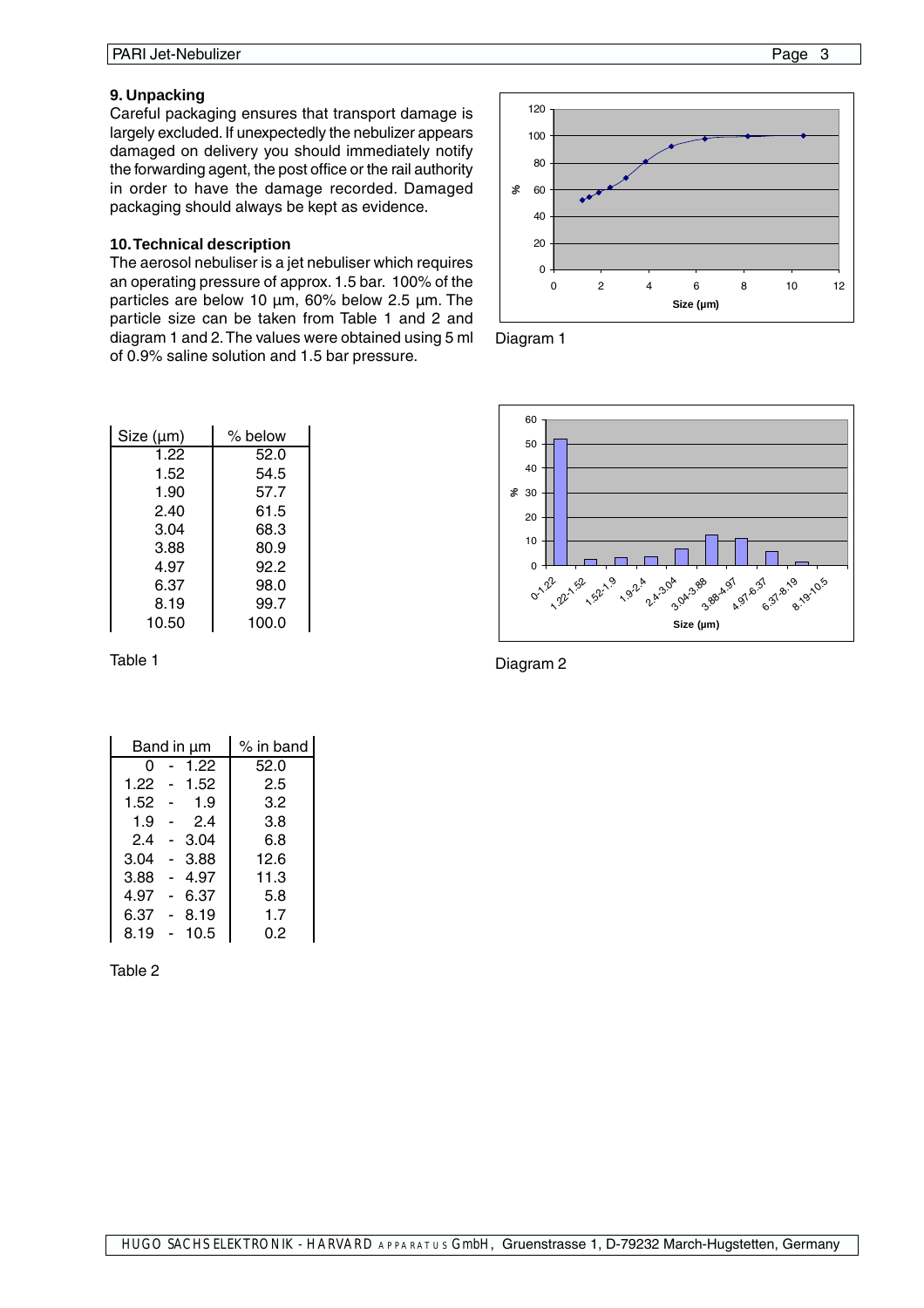# <span id="page-4-0"></span>**11. Connecting Diagram**

The nebulizer is supplied with a stopper on the upper outlet. The compressed air connection must be connect to a supply source of 1.5 bar. The air flows through the jet assembly and generates aerosol. The aerosol exits over the outlet port. The outlet port must be connected to the ventilator, the exposition case, the plethysmograph box or the isolated lung systems.

# **It is important to make sure of total evacuation of the remaining aerosol.**



# **Compressed Air Connection**

The port for compressed air inlet is barbed and has an outher diameter of 5.5 mm.

The operating pressure is about 1.5 bar. It is important to ensure that the connecting tubing for the compressed air is suitable for this pressure. The required airflow is about 5 l/min.

For easier switching of and refilling we recommend to use a fast connection kit (73-3300) available from HUGO SACHS ELEKTRONIK - HARVARD APPARATUS GmbH



# **Aerosol outlet Connection**

The aerosol outlet has a outer diameter of 20 mm and an inner diameter of 17 mm. This outlet needs to be adapted for the application.

For the HUGO SACHS ELEKTRONIK - HARVARD APPARATUS GmbH systems there are different adaptors available.

For ventilators, plethysmographic boxes, exposure boxes, isolated lung systems. Call for the relevant adaptor to your system.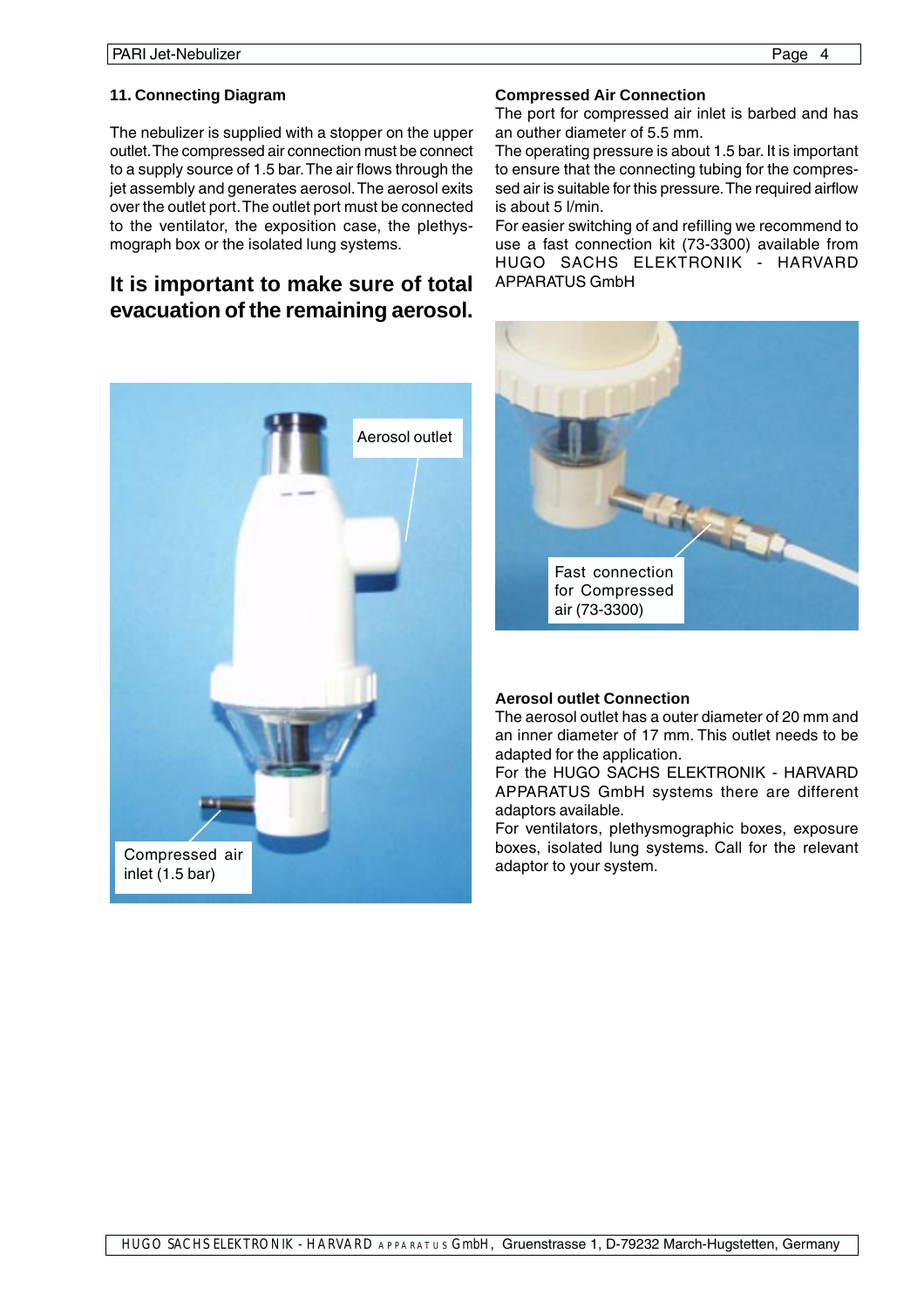# <span id="page-5-0"></span>**12. Operation**

 The top outlet of the nebuliser is closed by a stopper. This is fitted at the factory but should be checked to ensure that it has not been lost during transport or during unpacking.

The operating pressure is about 1.5 bar. It is important to ensure that the connecting tubing is suitable for this pressure. The jet flow is depending on the applied pressure see diagram 3



Diagram 3

#### **13. Concentration Evaluation**

The nominal flow for the nebulizer is 5.0 l/min at a pressure of 1.42 bar. It is linear up to a pressure value of 2 bar.

By using a 0.9% NaCl solution at a pressure of 1.42 bar the total output rate of NaCl solution is 130 mg/ min.

The recommended operating pressure is 1.5 bar the resulting jet-flow is 5.28 l/min.

By using a 0.9% NaCl solution at apressure of 1.5 bar the total output rate of NaCl solution is 137.28 mg/ min.

For an animal having a minute volume of 160ml/min, the inhaled amount would be:

 $\frac{160 \text{ml/min} \times 137.28 \text{ mg/min}}{5280 \text{ ml/min}}$  = 4.16 mg/min

For more information see the following diagrams



General diagram at 1.5 bar Mouse Minute volume 20 - 50 ml/min Rat Minute volume 140 - 180 ml/min Guinea Pig Minute volume 130 - 200 ml/min Rabbit Minute volume 400 - 600 ml/min Dog Minute volume 3 - 4 l/min



Diagram for rodents at 1.5 bar Mouse Minute volume 20 - 50 ml/min Rat Minute volume 140 - 180 ml/min Guinea Pig Minute volume 130 - 200 ml/min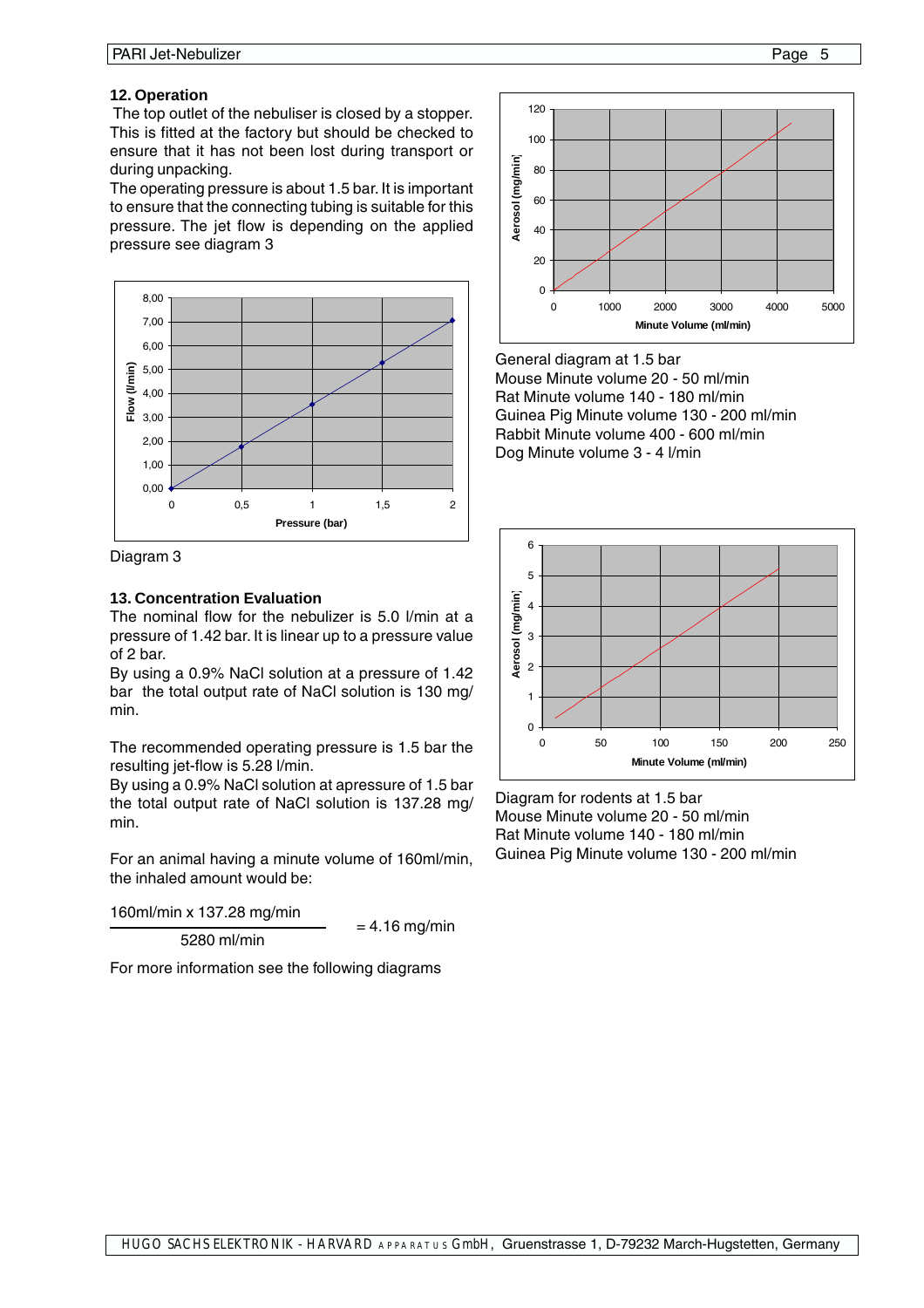# <span id="page-6-0"></span>**14. Preparation of the nebuliser for application of aerosol**

Place the substance at the required dilution into the nebuliser. To do this, unscrew the ring nut while holding the drug beaker in position, and take off the collector with filter cap. The solution, approx. 2 ml, is placed into the drug beaker.

Make sure that the medication is filled not higher than the upper scale marking (max. level 10 ml). If you overfill the nebuliser and the medication leaks out of the bottom, please empty and clean. Then fill the nebuliser with the medication again.

The beaker is then fitted back into position in the reverse order. It is important to check that the collector and the filter cap are fitted correctly.

Before the nebulizer is started, ensure that all parts are firmly connected to each other. Make sure that the tubing is connected firmly to the compressed air supply and to the nebuliser.

The medication nebulisation can be adversely affected by an incorrectly assembled nebuliser.



# **15. Cleaning the nebuliser**

• Dismantle the nebuliser (see §19.).

# **Recommended method: using warm tap water**

- Clean all parts of the nebulizer thoroughly for 5 minutes with warm tap water (approx. 40°C) and a little dishwashing liquid (dosage according to the manufacturer's recommendations).
- Then rinse all parts thoroughly under running water (approx. 40°C without dishwashing liquid).
- Drain off well. Excess water can be removed by shaking the parts.

# **Possible alternative: wash in the dishwasher**

- Clean the nebuliser in your dishwasher (not together with dirty crockery).
- Distribute the nebuliser parts in the cutlery basket.
- Select a program of at least 50°C.

# **16. Manual cleaning disinfection**

Recommended procedure:

The effectiveness of this procedure has been proven using the Korsolex ® -Endo-Cleaner cleaning agent in association with the Korsolex ® basic disinfectant made by BODE CHEMIE HAMBURG.

- The components must be placed in a 0.5% solution of Korsolex ® -Endo-Cleaner and approx. 50°C warm water, and cleaned thoroughly for 5 minutes.
- The components are then placed for 15 minutes in a 4% disinfectant solution of Korsolex ® basic.
- Then thoroughly rinse the components under warm running water and leave them to dry completely on a clean, dry and absorbent surface (for at least 4 hours).

# **17. Care of the tubing**

- If condensation is visible in the tubing, remove the tubing from the nebuliser after treatment and insert the connecting tube in the compressed air supply.
- Leave the connecting tube in the air supply until the air-flow through the tube has eliminated any last traces of condensation.
- Replace the tubing in the case it becomes contaminated.

# **18. Practical and Safety information !!!!**

You should daily make a regular inspection of the tubing. It is also important to verify before each experiment if there is not any part obstructing the evacuation system, and that the evacuation system is working properly. The Nebulizer should never be switched on before the evacuation system is connected and started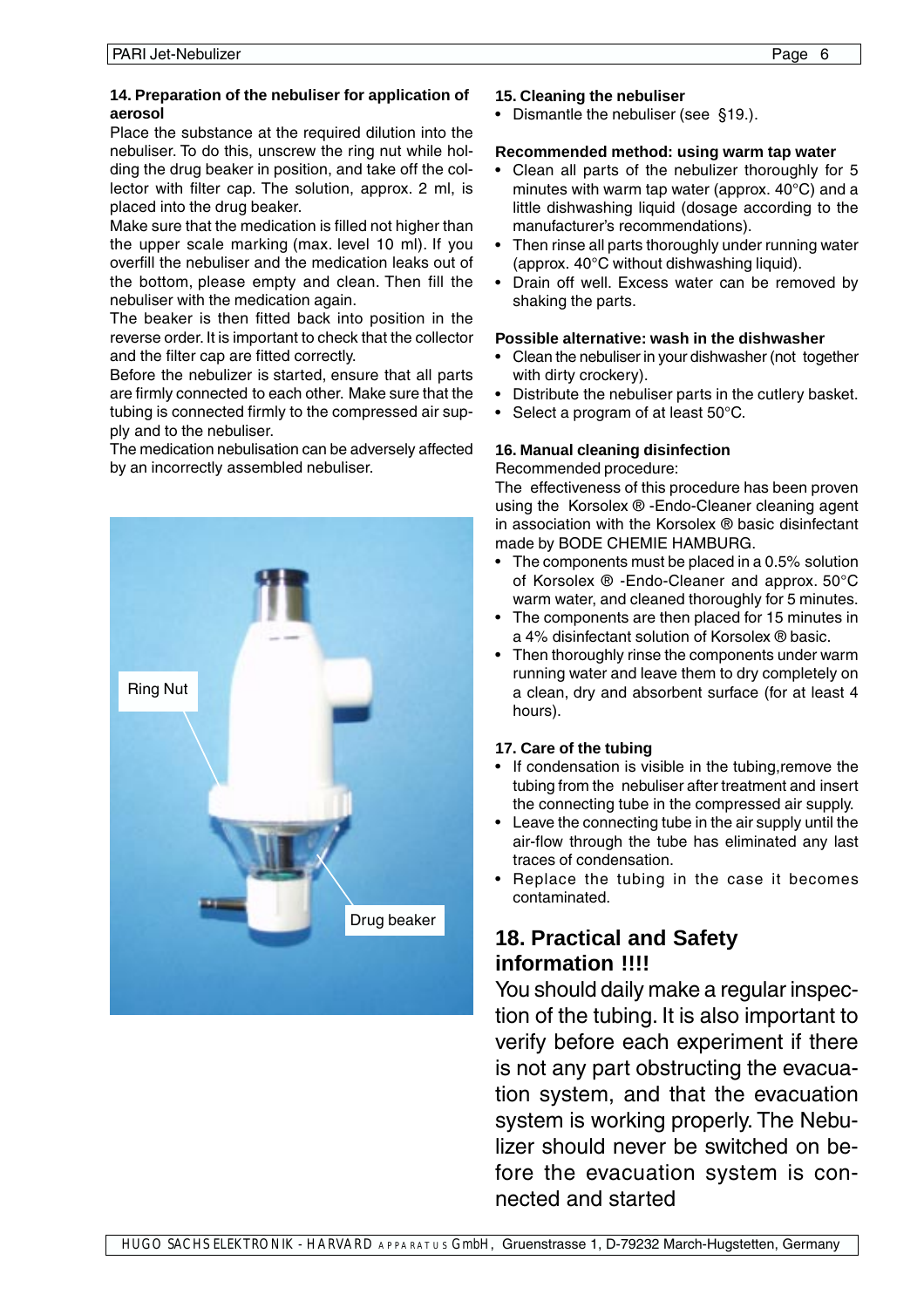# <span id="page-7-0"></span>**19. Dismantling the nebulizer / Replacement parts**



# (1) Stopper

| (2) Nebuliser cap.                          | Art. No. 64.43.10 |
|---------------------------------------------|-------------------|
| (3) Sealing ring.                           | Art. No. 70.02.08 |
| (4) Filter cap.Collector. Art. No. 64.43.20 |                   |
| (5) Drug beaker.                            | Art. No. 73-3388  |
| (6) Jet assembly.                           | Art. No. 19.70    |
| (7) Nebuliser base.                         | Art. No. 70.20    |
| (8) Sealing washer.                         | Art. No. 70.02.09 |